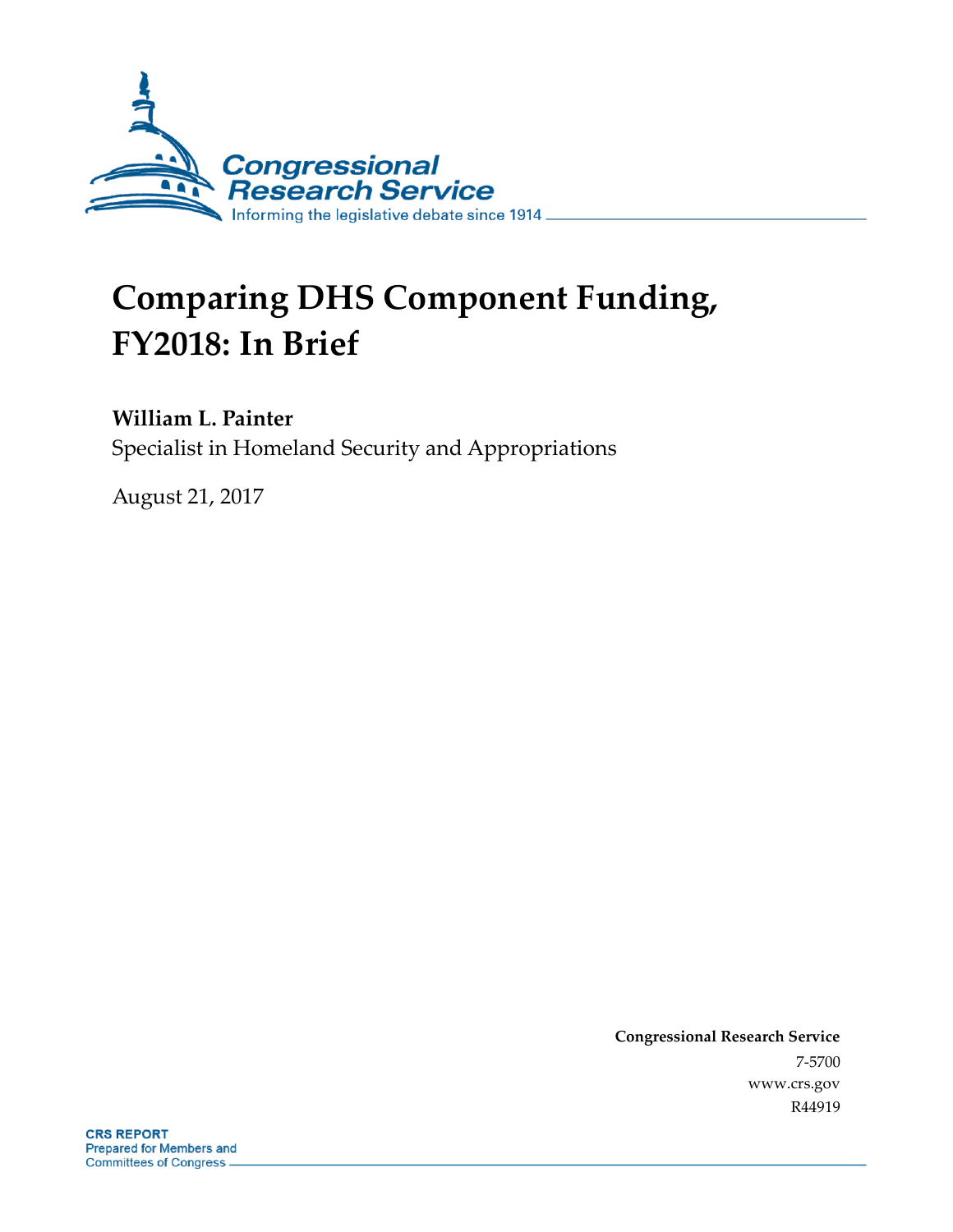## **Contents**

### **Figures**

| Figure 1. Department of Homeland Security Net Discretionary Budget Authority and |  |
|----------------------------------------------------------------------------------|--|
| Figure 2. Department of Homeland Security Budget Authority by Selected DHS       |  |

### **Tables**

| Table 1. Department of Homeland Security Budget Authority by DHS Component, |  |
|-----------------------------------------------------------------------------|--|
|                                                                             |  |

#### **Contacts**

|--|--|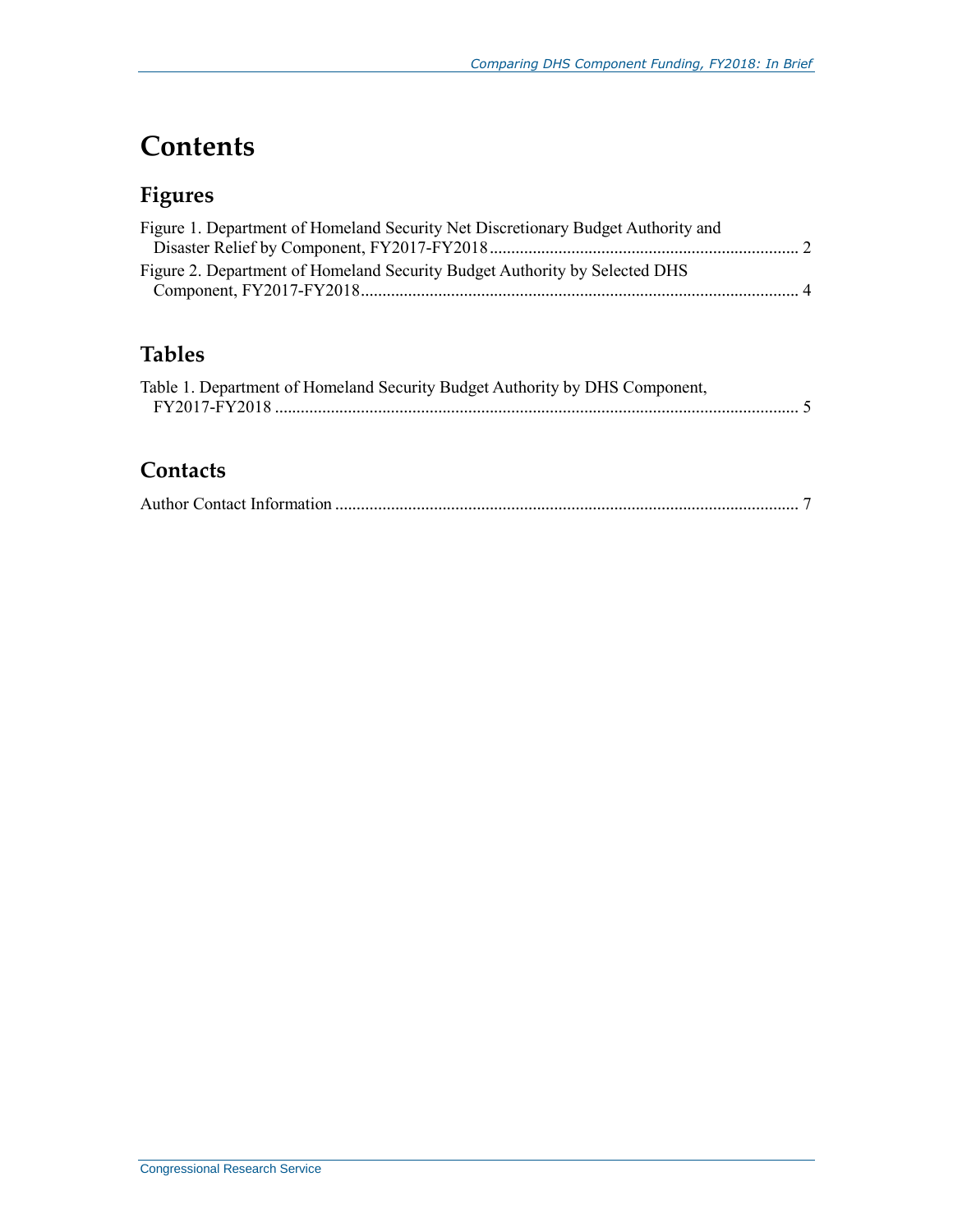enerally, the homeland security appropriations bill includes all annual appropriations for The Department of Homeland Security (DHS), providing resources to every departmental component.<sup>1</sup> The following figures show two perspectives on the budget authority for enacted for FY2017<sup>2</sup> and requested by the Donald Trump Administration for FY2018, as and requested by the Donald Trump Administration for FY2018, as and the subset of FY2017<sup>2</sup> and requested by the Donald Trump Administra well as the funding levels provided in H.R. 3355, the House committee-reported homeland security appropriations bill.

**[Figure 1](#page-3-0)** shows total net discretionary appropriations for DHS divided by departmental component, and ordered from largest to smallest by FY2017 enacted annual funding level.

In **[Figure 1](#page-3-0)**, the first column shows (by component) the budget authority provided in [P.L. 115-31,](http://www.congress.gov/cgi-lis/bdquery/R?d115:FLD002:@1(115+31)) which included the FY2017 annual appropriations act for DHS as the first five titles of Division F, and supplemental appropriations for DHS as the sixth. Supplemental funding is shown in black to distinguish it from annual appropriations. Appropriations with the disaster relief designation are shown with a pattern to distinguish them from net discretionary appropriations. The second column shows a similar breakdown by component for the FY2018 request, while the third shows the House Appropriations Committee-reported proposed funding levels as outlined in H.R. 3355 and [H.Rept. 115-239.](http://www.congress.gov/cgi-lis/cpquery/R?cp115:FLD010:@1(hr239):)

 $\overline{a}$ 

<sup>&</sup>lt;sup>1</sup> Under the Trump Administration's FY2018 budget request, as in previous years, DHS also is expected to receive resources through appropriations in permanent law, as well as reimbursements and transfers from other parts of the federal government. However, the DHS appropriations act is the primary vehicle through which Congress annually funds and directs the financial activities of the department.

<sup>&</sup>lt;sup>2</sup> P.L. 115-31, Division F.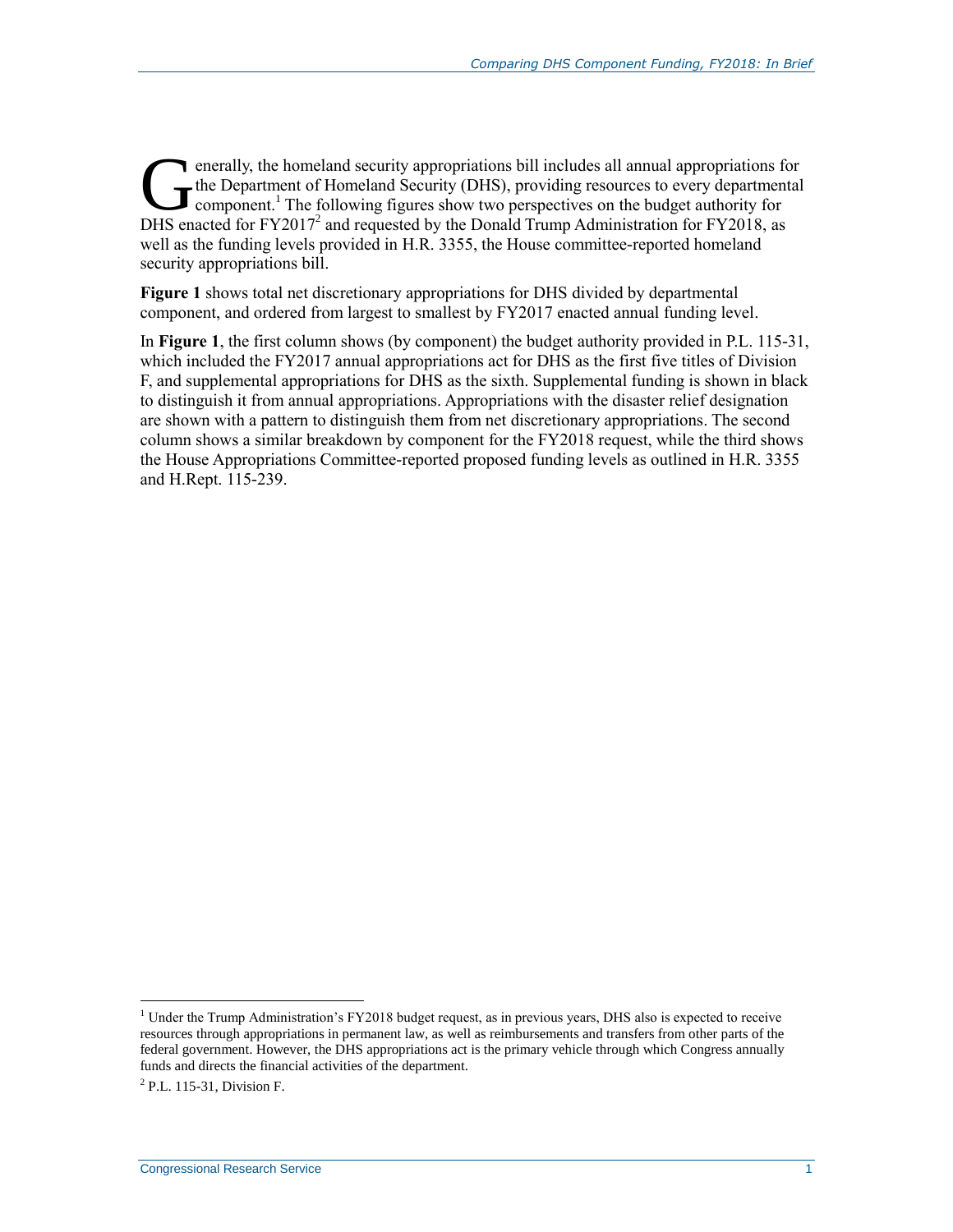#### <span id="page-3-0"></span>**Figure 1. Department of Homeland Security Net Discretionary Budget Authority and Disaster Relief by Component, FY2017-FY2018**



(billions of dollars; supplemental funding in black, disaster relief patterned)

**Source:** CRS analysis of H.Rept. 115-239.

**Note:** For underlying data and notes on data, see **[Table 1.](#page-6-0)**

**Abbreviations:** CBP, Customs and Border Protection; USCG, U.S. Coast Guard; ICE, Immigration and Customs Enforcement; TSA, Transportation Security Administration; FEMA, Federal Emergency Management Agency; USSS, U.S. Secret Service; NPPD, National Protection and Programs Directorate; S&T, Science and Technology Directorate; MD, Management Directorate; DNDO, Domestic Nuclear Detection Office; A&O, Analysis and Operations; FLETC, Federal Law Enforcement Training Center; OIG, Office of the Inspector General; OSEM, Office of the Secretary and Executive Management; OHA, Office of Health Affairs; USCIS, U.S. Citizenship and Immigration Services.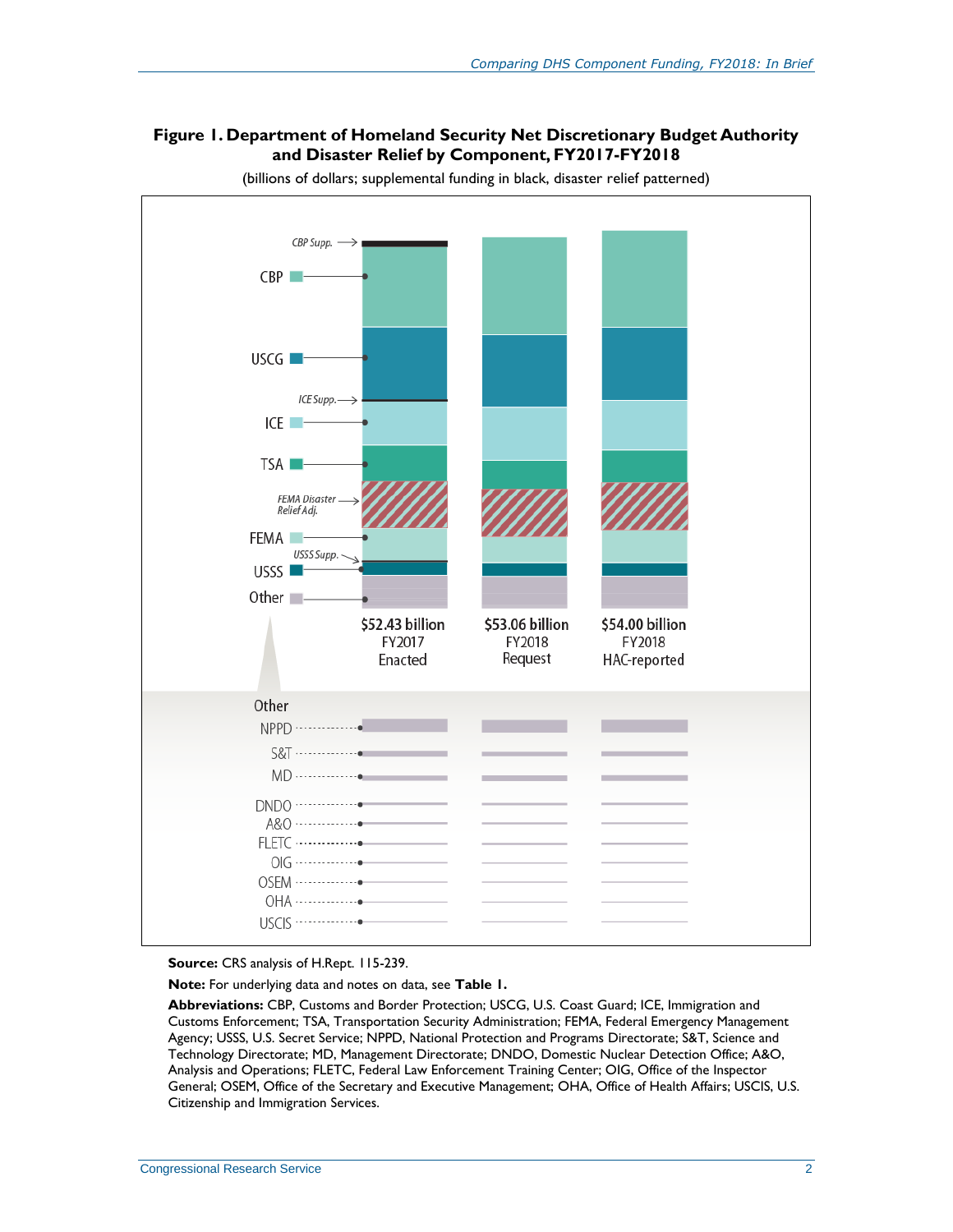While the total net discretionary budget authority, when adjusted for the effect of rescissions, provides the "score" that is measured against the bill's discretionary spending allocation, it does not represent the total budget authority provided to DHS. "Net" discretionary appropriations are the net balance of discretionary appropriations minus any offsetting collections. Such collections are addressed in the appropriations legislation, and provide significant resources to some components of DHS, such as the Transportation Security Administration and National Protection and Programs Directorate. They do not include mandatory spending, resources derived directly from fee collections without annual congressional action, or resources covered by adjustments to the discretionary spending limits. <sup>3</sup> Congress controls the reprogramming of these resources through detailed tables provided in appropriations committee reports, conference reports, and statements of managers.

**[Figure 2](#page-5-0)** uses the data drawn from these detailed tables to show a more complete picture of the resources available to eight DHS components: U.S. Customs and Border Protection, the U.S. Coast Guard, Immigration and Customs Enforcement, the Transportation Security Administration, Federal Emergency Management Agency, U.S. Secret Service, and U.S. Citizenship and Immigration Services—the seven operational components—and the National Protection and Programs Directorate.

In **[Figure 2](#page-5-0)**, these eight components are listed along the bottom axis. Each component's funding level as a section of the figure has three bars, representing the same three phases of the appropriations process as in **[Figure 1](#page-3-0)**: funding described in the explanatory statement accompanying the enacted FY2017 appropriations for DHS; requested by the Trump Administration for FY2018; and recommended by the House Appropriations Committee for FY2018 in [H.Rept. 115-239.](http://www.congress.gov/cgi-lis/cpquery/R?cp115:FLD010:@1(hr239):) The bottom segment of each bar represents net discretionary budget authority—the same amount for each as represented in **[Figure 1](#page-3-0)**. As in **[Figure 1](#page-3-0)**, supplemental appropriations (which would be included in calculations of both net and total discretionary budget authority in the act) are reflected separately from annual appropriations.

On top of these segments are several other types of segments, representing fee revenues, offsetting collections, mandatory spending, $\frac{4}{3}$  and funding covered by adjustments to discretionary spending limits under the Budget Control Act of 2011 (BCA; P.L. 112-25).<sup>5</sup> The resulting diagram allows for easier comparison of changes in individual component appropriations, and provides a more accurate description of each component's overall resource level. Among the changes it illuminates are the increase in CBP's budget for proposed border barrier funding, partial acceptance of increases in ICE operations funding by the House Appropriations Committee, an increase in discretionary spending to support the TSA's budget in the absence of the Trump Administration's proposed fee increase, and House Appropriations Committee rejection of proposed cuts in FEMA's grant programs.

 $\overline{a}$ 

<sup>3</sup> These adjustments, established by the Budget Control Act of 2011 (P.L. 112-25), include special exemption from discretionary spending limits for emergency requirements, the designated costs of major disasters, or for overseas contingency operations.

<sup>&</sup>lt;sup>4</sup> The mandatory spending reflected here is composed of two elements: Coast Guard retired pay, which is considered mandatory spending but requires congressional action nonetheless; and \$250 million from the Aviation Security Capital Fund.

 $<sup>5</sup>$  For the DHS appropriations legislation, these have included funding designated as disaster relief and funding</sup> designated as supporting Overseas Contingency Operations. For more details about adjustments to discretionary spending limits under the BCA, see CRS Report R41965, *The Budget Control Act of 2011*.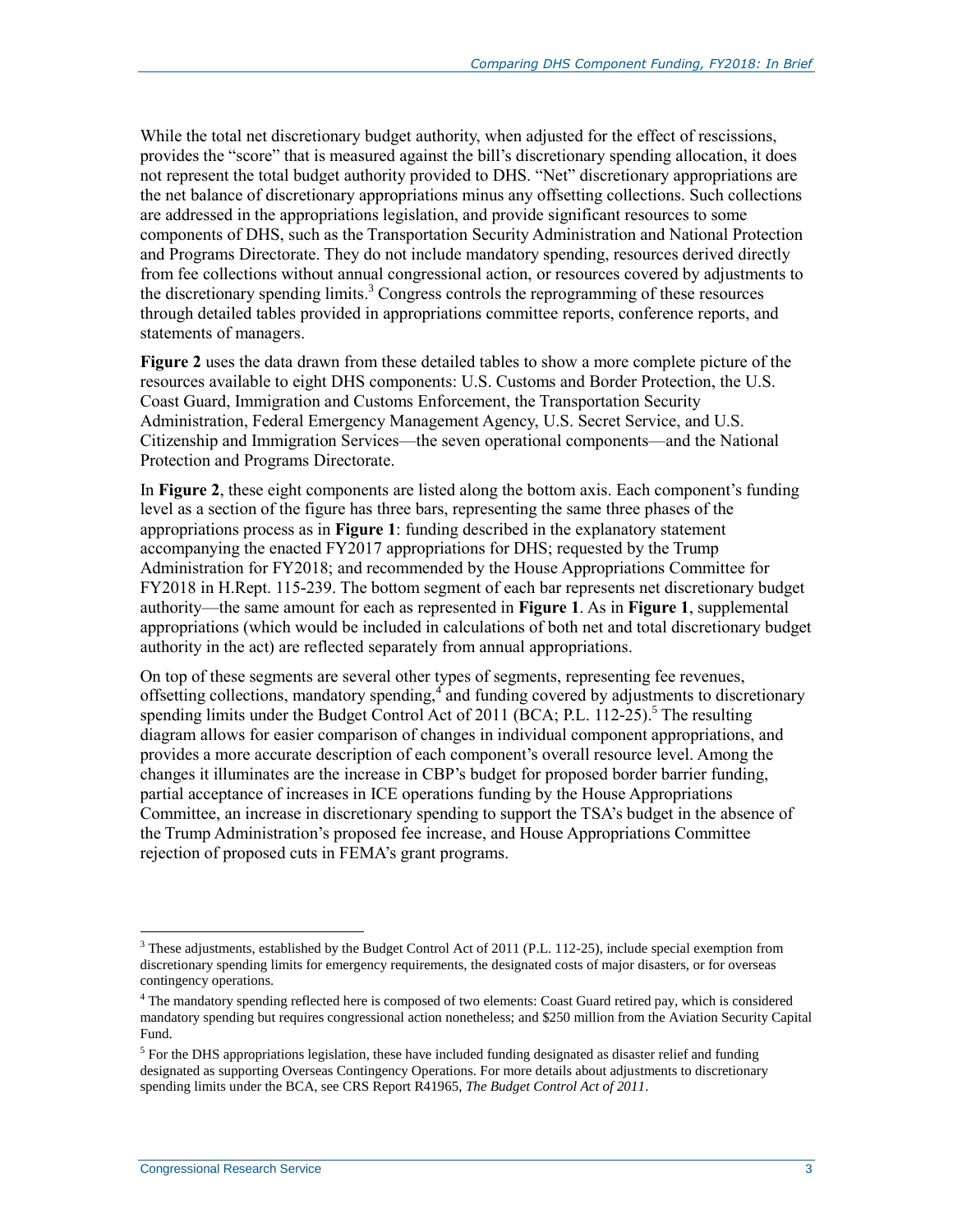<span id="page-5-0"></span>



(billions of dollars of budget authority controlled for reprogramming through appropriations committee reports)

**Source:** CRS analysis of [H.Rept. 115-239.](http://www.congress.gov/cgi-lis/cpquery/R?cp115:FLD010:@1(hr239):)

**Note:** For underlying data and notes on data, see **[Table 1](#page-6-1)**. "FY2018 House" column reflects the position in the Appropriations Committee-reported bill. **Abbreviations:** CBP, Customs and Border Protection; USCG, U.S. Coast Guard; ICE, Immigration and Customs Enforcement; TSA, Transportation Security Administration; FEMA, Federal Emergency Management Agency; USSS, U.S. Secret Service; NPPD, National Protection and Programs Directorate; USCIS, U.S. Citizenship and Immigration Services.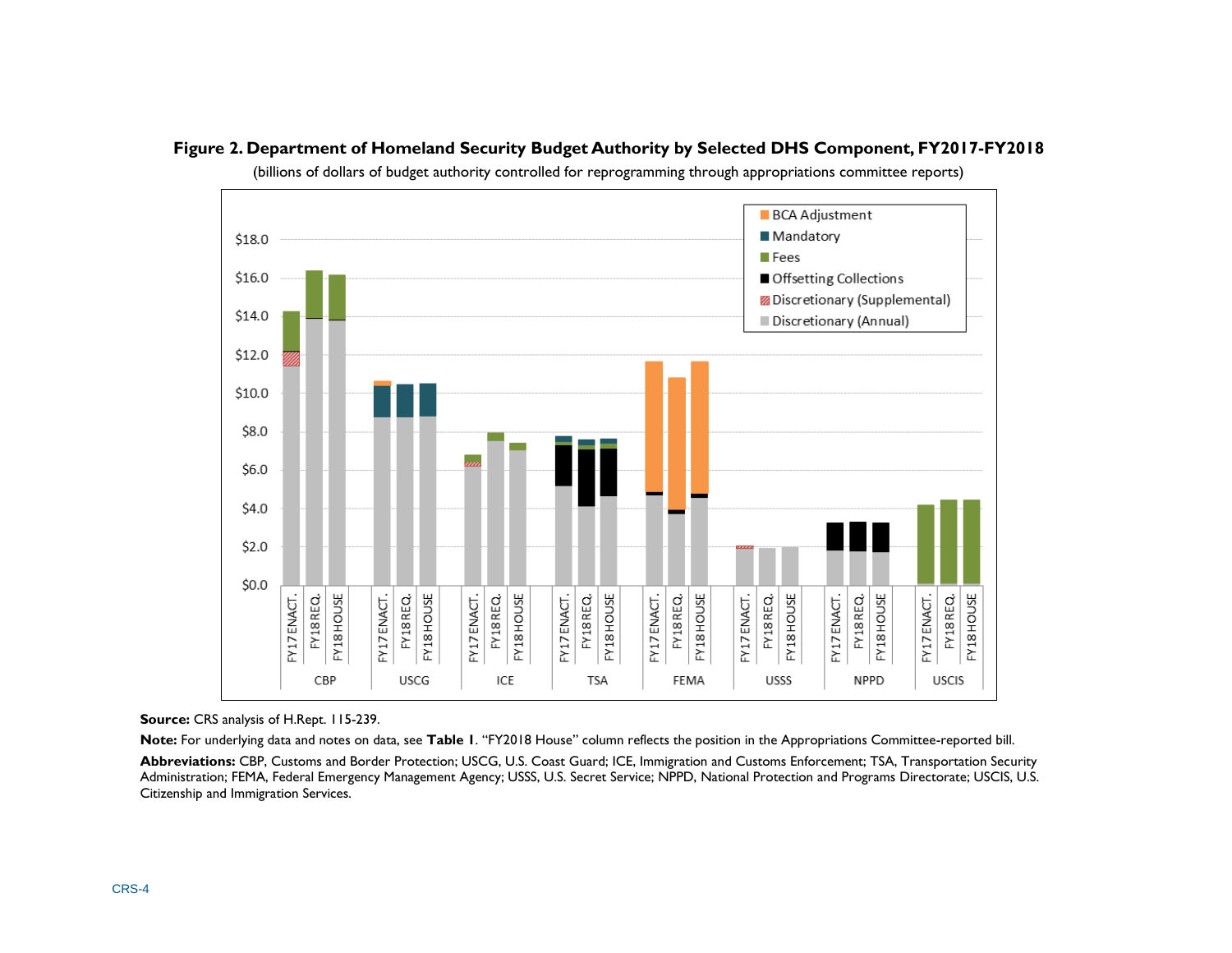<span id="page-6-1"></span>**[Table 1](#page-6-0)** provides a complete breakdown of the net discretionary budget authority outlined in **[Figure 1](#page-3-0)** and the five aspects of funding outlined in **[Figure 2](#page-5-0)** for all DHS components.

#### <span id="page-6-0"></span>**Table 1. Department of Homeland Security Budget Authority by DHS Component, FY2017-FY2018**

(thousands of dollars of budget authority controlled for reprogramming through appropriations committee reports)

| <b>Component / Funding Aspect</b>                       | <b>FY2017</b><br><b>Enacted</b> | <b>FY2018</b><br><b>Request</b> | House<br>Committee<br><b>Reported</b><br>H.R. 3355 |
|---------------------------------------------------------|---------------------------------|---------------------------------|----------------------------------------------------|
| <b>Customs and Border Protection</b>                    | 14,280,721                      | 16,403,729                      | 16,152,703                                         |
| Net Discretionary                                       | 12,168,881                      | 13,907,061                      | 13,813,035                                         |
| Annual                                                  | 11,414,668                      | 13,907,061                      | 13,813,035                                         |
| Supplemental                                            | 772,213                         | 0                               | 0                                                  |
| <b>Offsetting Collections</b>                           | 39,000                          | 39,000                          | 39,000                                             |
| Fees                                                    | 2,054,840                       | 2,457,668                       | 2,300,668                                          |
| <b>U.S. Coast Guard</b>                                 | 10,617,203                      | 10,441,258                      | 10,486,258                                         |
| Net Discretionary                                       | 8,787,571                       | 8,768,258                       | 8,813,258                                          |
| Mandatory                                               | 1,666,940                       | 1,673,000                       | 1,673,000                                          |
| <b>Budget Control Act Adjustment</b>                    | 162,692                         |                                 |                                                    |
| <b>Immigration and Customs</b><br><b>Enforcement</b>    | 6,796,240                       | 7,942,072                       | 7,431,552                                          |
| Net Discretionary                                       | 6,435,240                       | 7,565,462                       | 7,054,942                                          |
| Annual                                                  | 6.198.332                       | 7,565,462                       | 7,054,942                                          |
| Supplemental                                            | 236,908                         |                                 |                                                    |
| Fees                                                    | 361,000                         | 376,610                         | 376,610                                            |
| <b>Transportation Security</b><br><b>Administration</b> | 7,771,340                       | 7,582,228                       | 7,646,937                                          |
| Net Discretionary                                       | 5,186,140                       | 4,121,669                       | 4,686,378                                          |
| <b>Offsetting Collections</b>                           | 2,130,000                       | 2,970,000                       | 2,470,000                                          |
| Fees                                                    | 205,200                         | 240,559                         | 240,559                                            |
| Mandatory                                               | 250,000                         | 250,000                         | 250,000                                            |
| <b>Federal Emergency Management</b><br>Agency           | 11,618,331                      | 10,773,070                      | 11,637,707                                         |
| Net Discretionary                                       | 4.723.532                       | 3,726,570                       | 4,591,207                                          |
| <b>Offsetting Collections</b>                           | 181,799                         | 253,500                         | 253,500                                            |
| <b>Budget Control Act Adjustment</b>                    | 6,713,000                       | 6,793,000                       | 6,793,000                                          |
| <b>U.S. Secret Service</b>                              | 2,045,578                       | 1,943,626                       | 1,957,495                                          |
| Net Discretionary                                       | 2,045,578                       | 1,943,626                       | 1,957,495                                          |
| Annual                                                  | 1,914,578                       | 1,943,626                       | 1,957,495                                          |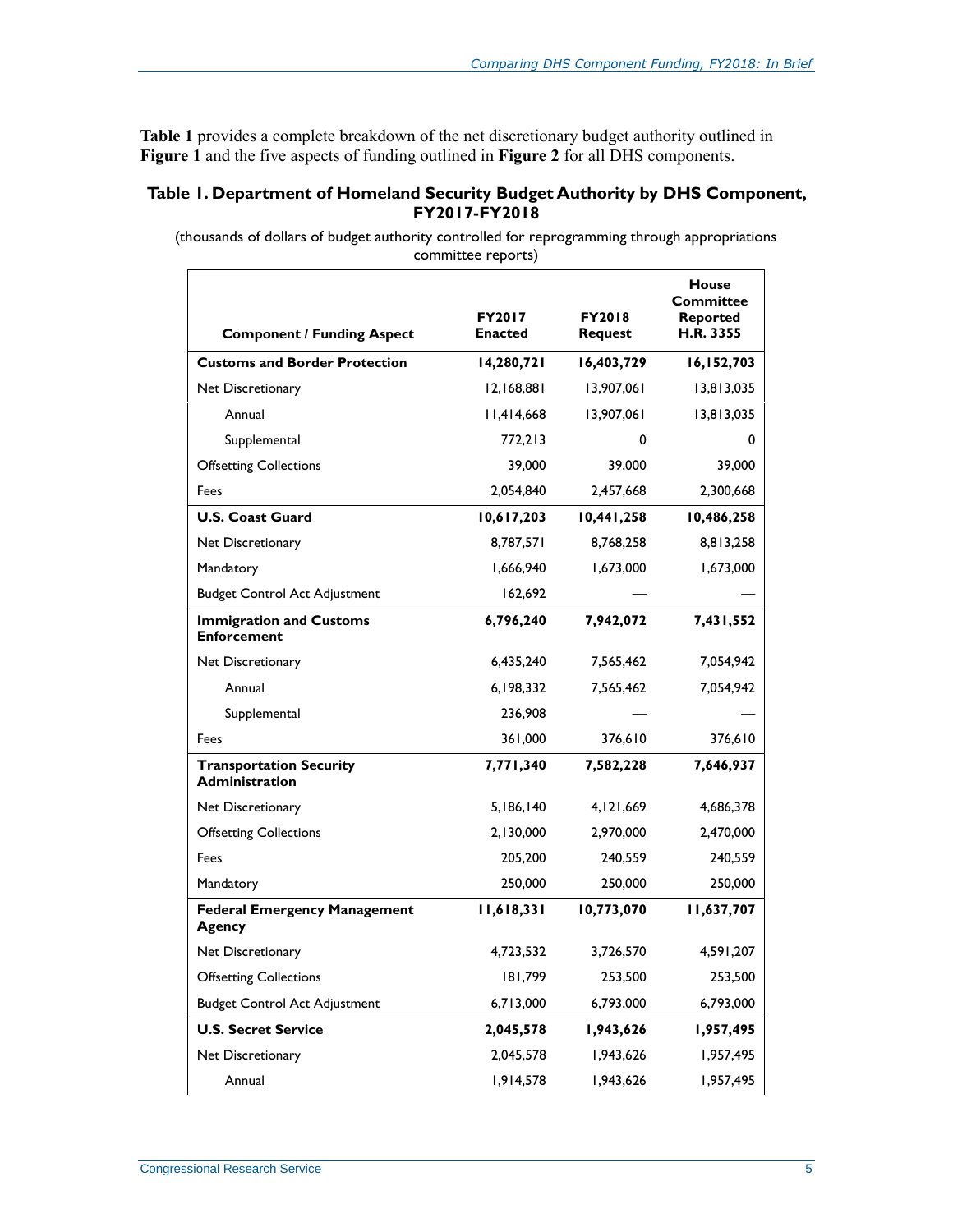| <b>Component / Funding Aspect</b>                                                             | <b>FY2017</b><br><b>Enacted</b> | <b>FY2018</b><br>Request | <b>House</b><br><b>Committee</b><br><b>Reported</b><br>H.R. 3355 |
|-----------------------------------------------------------------------------------------------|---------------------------------|--------------------------|------------------------------------------------------------------|
| Supplemental                                                                                  | 131,000                         |                          |                                                                  |
| <b>National Protection and Programs</b><br><b>Directorate</b>                                 | 3,269,850                       | 3,277,489                | 3,249,276                                                        |
| Net Discretionary                                                                             | 1,818,772                       | 1,801,434                | 1,773,221                                                        |
| <b>Offsetting Collections</b>                                                                 | 1,451,078                       | 1,476,055                | 1,476,055                                                        |
| <b>Science and Technology Directorate</b>                                                     | 781,746                         | 627,324                  | 638,100                                                          |
| Net Discretionary                                                                             | 781,746                         | 627,324                  | 638,100                                                          |
| <b>Management Directorate</b>                                                                 | 673,624                         | 768,664                  | 768,664                                                          |
| Net Discretionary                                                                             | 673,624                         | 768,664                  | 768,664                                                          |
| <b>Domestic Nuclear Detection Office</b>                                                      | 352,484                         | 330,440                  | 330,440                                                          |
| Net Discretionary                                                                             | 352,484                         | 330,440                  | 330,440                                                          |
| <b>Analysis and Operations</b>                                                                | 263,551                         | 252,405                  | 252,405                                                          |
| Net Discretionary                                                                             | 263,551                         | 252,405                  | 252,405                                                          |
| <b>Federal Law Enforcement Training</b><br>Center                                             | 242,518                         | 272,759                  | 260,099                                                          |
| Net Discretionary                                                                             | 242,518                         | 272,759                  | 260,099                                                          |
| <b>Office of the Inspector General</b>                                                        | 175,000                         | 133,974                  | 154,830                                                          |
| Net Discretionary                                                                             | 175,000                         | 133,974                  | 154,830                                                          |
| Office of the Secretary and<br><b>Executive Management</b>                                    | 137,034                         | 130,307                  | 140,997                                                          |
| Net Discretionary                                                                             | 137,034                         | 130.307                  | 140,997                                                          |
| <b>Office of Health Affairs</b>                                                               | 123,548                         | 111,319                  | 119,319                                                          |
| Net Discretionary                                                                             | 123,548                         | 111,319                  | 119,319                                                          |
| U.S. Citizenship and Immigration<br><b>Services</b>                                           | 4,181,364                       | 4,442,039                | 4,442,039                                                        |
| Net Discretionary                                                                             | 121, 139                        | 131,513                  | 131,513                                                          |
| Fees                                                                                          | 4,060,225                       | 4,310,526                | 4,310,526                                                        |
| <b>TOTAL NET DISCRETIONARY</b><br><b>BUDGET AUTHORITY PLUS</b><br><b>DISASTER RELIEF, DHS</b> | 52,434,298                      | 53,058,785               | 54,001,903                                                       |

**Sources:** CRS analysis of Division F of [P.L. 115-31](http://www.congress.gov/cgi-lis/bdquery/R?d115:FLD002:@1(115+31)) and its explanatory statement as printed in the *Congressional Record* of May 3, 2017, pp. H3807-H3873, and H.Rept. 115-239.

**Note:** Totals do not reflect the impact of rescissions.

These five aspects of funding controlled for reprogramming through the appropriations reports do not reflect all funding available to these components. Much of DHS's mandatory spending, including spending on flood insurance claims, as well as trust funds for the Coast Guard and the Secret Service, is not reflected in the detailed appropriations committee-generated tables that control reprogrammings.